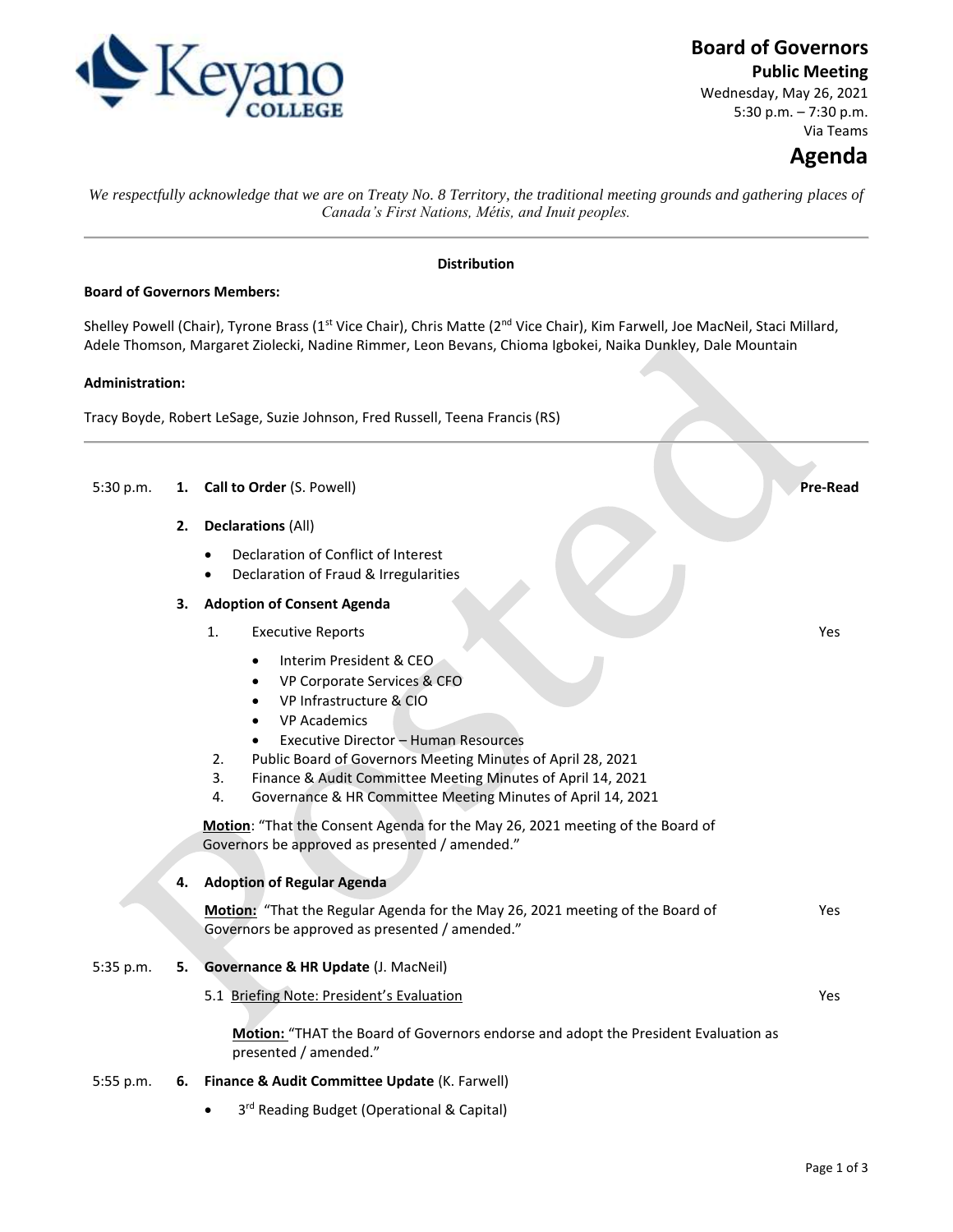|  | Investment Management Agreement (IMA) |  |
|--|---------------------------------------|--|
|--|---------------------------------------|--|

Deferred Revenue

| 6:00 p.m.  |    | 7. 2021 - 2022 Operational & Capital Budget 3 <sup>rd</sup> Reading (K. Farwell/D. Mountain/R. LeSage)                                                                                                                                                                                        | Yes |
|------------|----|-----------------------------------------------------------------------------------------------------------------------------------------------------------------------------------------------------------------------------------------------------------------------------------------------|-----|
|            |    | Motion: "THAT the Board of Governors approve the 2021-2022 Operational Budget and<br>the 2021-2022 Capital Plan, Table 1 Scenario as presented."                                                                                                                                              |     |
| 6:15 p.m.  | 8. | Investment Management Agreement (IMA) and Budget Projections 2022-2023 and 2023-<br>2024 (K. Farwell/D. Mountain/R. LeSage)                                                                                                                                                                   | Yes |
|            |    | Motion: "THAT the Board of Governors approve the Investment Management Agreement<br>(IMA), and the Operating and Capital Budget Projections for 2022-23 and 2023-24 as<br>presented."                                                                                                         |     |
| 6:30 p.m.  | 9. | Proposed Board Policy #10 Investment Management (K. Farwell/D. Mountain/R. LeSage)                                                                                                                                                                                                            | Yes |
|            |    | Motion: "THAT the Board of Governors approve and adopt Board Policy #10 Investment<br>Management as presented."                                                                                                                                                                               |     |
| 6:40 p.m.  |    | 10. Briefing Note: Suspension of Business Administration Certificate - Accounting (D.<br>Mountain/F. Russell)                                                                                                                                                                                 | Yes |
|            |    | Motion: "THAT the Board of Governors rescind the pervious motion from February 24, 2021<br>to terminate the Business Administration Certificate - Accounting Specialization."                                                                                                                 |     |
|            |    | Motion: "THAT the Board of Governors approve the suspension of the Business<br>Administration Certificate - Accounting Specialization."                                                                                                                                                       |     |
| 6:50 p.m.  |    | 11. Briefing Note: Suspension of Power Engineering 4th Class Co-op Program (D. Mountain/F.<br>Russell)                                                                                                                                                                                        | Yes |
|            |    | Creation of New Certificate program and Specialization                                                                                                                                                                                                                                        |     |
|            |    | Motion: "THAT the Board of Governors approve the suspension of the Power Engineering<br>4th Class Co-op Program, and approve the creation of a new certificate program and<br>specialization, Program name: Power Engineering Comprehensive, Specialization Name:<br>4th Class as presented." |     |
| 7:00 p.m.  |    | 12. Briefing Note: New Program Proposal Health Care Aide (D. Mountain/F. Russell)                                                                                                                                                                                                             | Yes |
|            |    | Motion: "THAT the Board of Governors approve the creation of a new program and<br>specialization, program name: Health Care Aide as presented."                                                                                                                                               |     |
| 7:05 p.m.  |    | 13. Briefing Note: Apprenticeship Grads - AIT Survey Results (D. Mountain/F. Russell)                                                                                                                                                                                                         | Yes |
| $7:10$ pm. |    | 14. Board Committees and Board of Governors Annual Meeting Schedule 2021 - 2022 (S.<br>Powell/D. Mountain)                                                                                                                                                                                    | Yes |
|            |    | Motion: "THAT the Board of Governors approve and adopt the Board Committees and<br>Board of Governors Annual Meeting Schedule for 2021 - 2022 Academic year as<br>presented/amended."                                                                                                         |     |
| 7:15 p.m.  |    | 15. In-Camera                                                                                                                                                                                                                                                                                 |     |
|            |    | Motion: "That the Board of Governors move in-camera."                                                                                                                                                                                                                                         |     |
|            |    |                                                                                                                                                                                                                                                                                               |     |

**Motion:** "That the Board of Governors conclude the in-camera discussion."